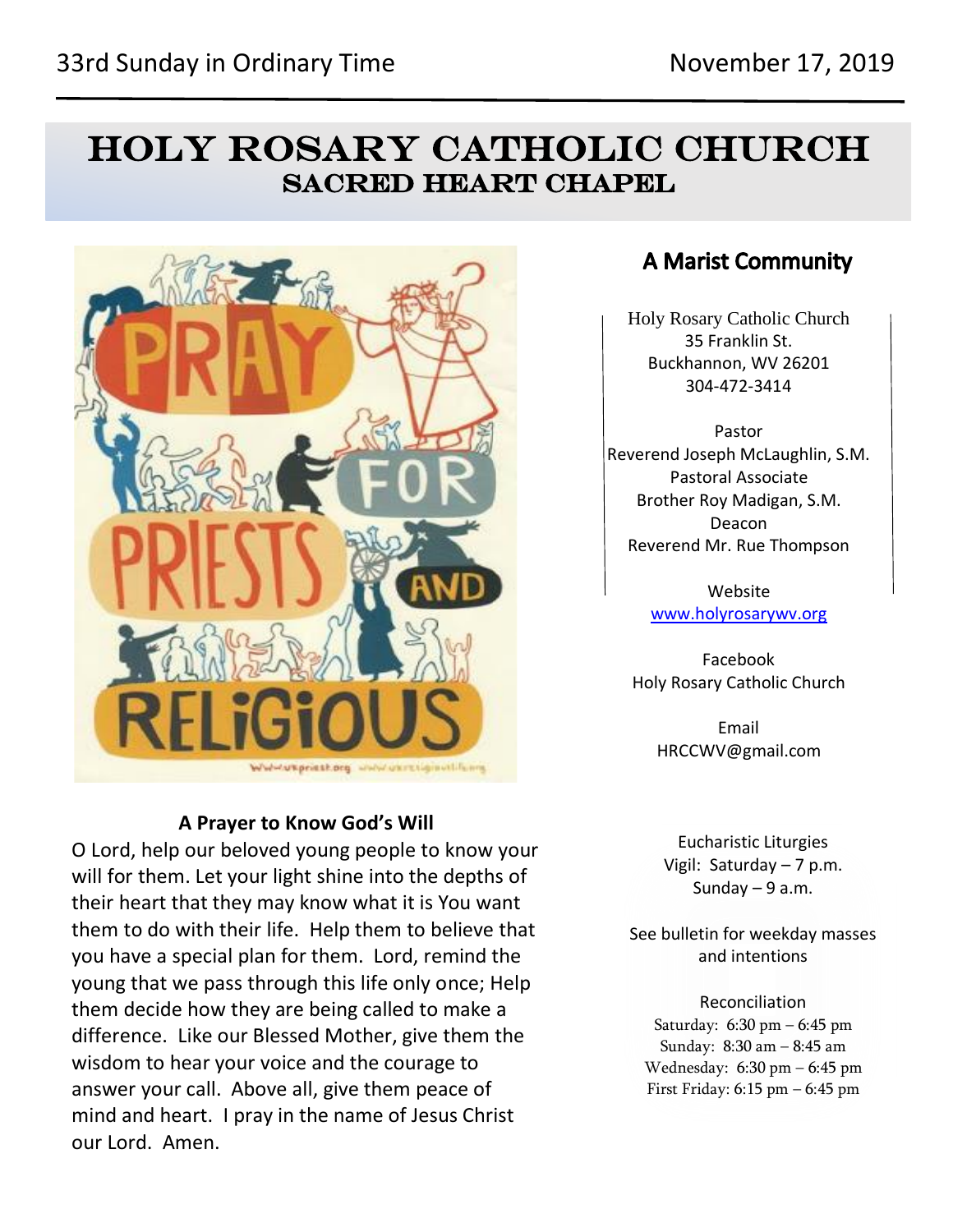## **Advent Ecumenical Service at Holy Rosary**

Our church will be hosting an Advent Ecumenical Prayer Service for all churches in the Buckhannon community on December 1 at 7:00 P.M. The Prayer Service will include hymns we are all familiar with, Scripture readings appropriate for the Advent season, Intercessory Prayers calling upon the Promised One, a Litany of Hope, and time to reflect upon the coming of the Savior. Fellowship in Marist Hall will follow. Please mark your calendar and join brothers and sisters from our community.



#### **Hunters Helping the Hungry**

Thank you to all those parishioners who generously donated to the Hunters Helping the Hungry collection that our School of Religion Students sponsored last weekend. We collected \$250 to help the Division of Natural Resources in French Creek with

processing costs and distribution of ground venison to local food banks. Thanks, also, to the students who helped with this collection. We appreciate your kindness.

#### **Veterans Day**

Thank you to all who shared the pictures of your loved ones with our parish on Veteran's Day. We also thank Mike Wilson for sounding Taps for us on this special day.

#### Thanksgiving Liturgy

Are you thankful for all of the gifts that our Lord has given you? Join us for our Thanksgiving Day Liturgy on November 28 at 9 a.m. in the church. All are welcome.

#### Praying for the Dead

During the month of November, we especially remember our beloved dead with prayers, thoughts and Mass intentions. We are called to "remember our sisters and brothers who have gone to their rest." (Eucharistic prayer II) During November, we will have a remembrance book in the vestibule of the church. Please feel free to inscribe the names of those whom you wish to remember in this book. We will pray for all of these special people during the month of November. Please take a moment to look at this book and remember the dead in your prayers. The candles on the side altar are in remembrance of: Annabelle Thompson, Steve Zellhofer, and Geraldine Gjolberg.

#### **Parish House Needs Your Help**

The Parish House needs your help! We are currently preparing for the annual Thanksgiving meal basket distribution, anticipating 600+ families again, and have found that we need the following items: \*green beans (we have 500 cans, need 500 more)

\*stuffing boxes/bags (we have 200 packages, need 400 more)

\*gravy [can, jar or packet] (we have 100, need 500 more)

\*cranberry sauce (need 200 more)

\*pie crust mix (need 500 more)

\*evaporated milk (need 500 more)

#### **Contributions are Okay!**

If you would like to help with Crosslines Thanksgiving and don't care to shop, just place an envelope with a check enclosed in the needy basket. Checks should ONLY be made payable to Crosslines and marked "Thanksgiving/Christmas Baskets." This is most appreciated.

#### **Thank You Pallottine Foundation**

Many thanks to the Pallottine Foundation for awarding Crosslines a grant for \$10,000 that will cover the cost of all turkeys for Thanksgiving and all hams for Christmas. As stated in its vision, the Pallottine Foundation of Buckhannon is committed to programs that promote healthy lives in our communities through education and support for those individuals seeking assistance in making "healthy choices". The Pallottine Foundation assists many organizations and we thank Sister Francesca and her order for their generosity.

#### **You Come First!**

Starting in January, Holy Rosary Church's bulletin will feature an advertising page. If all the ads are sold, this project has the potential to earn over \$9,000 annually for our parish. WOW! And, because we love our parish family, YOU have first dibs on bulletin advertising! For a full year, 52 weeks, your ad can reach nearly 200 people per week, for as little as \$5/week. Consider this:

70% of all households are aware of and look at the advertising in the church bulletin.

68% of Catholic households are inclined to choose businesses who advertise in the church bulletin vs. other businesses in the same industry

41% of households do business with a company specifically because they advertise in a church bulletin and support local churches

You can design your bulletin ad, or we can do it for you. Contact Mary Hendricks at the parish office for more information. ALSO, ask the company you work for if they would be interested in advertising or tell them to give us a call at 304-472-3414.

**Funeral Luncheon Coordinator Needed** It is time for someone else to take over coordinating the funeral lunches that Holy Rosary provides for parishioners or their families buried from our church. This ministry involves planning a simple menu, calling others to help you, and carrying out the luncheon. Talk to Jalna (who has graciously coordinated this ministry over the years) who will give you all of the particulars, or contact Father Joe to show your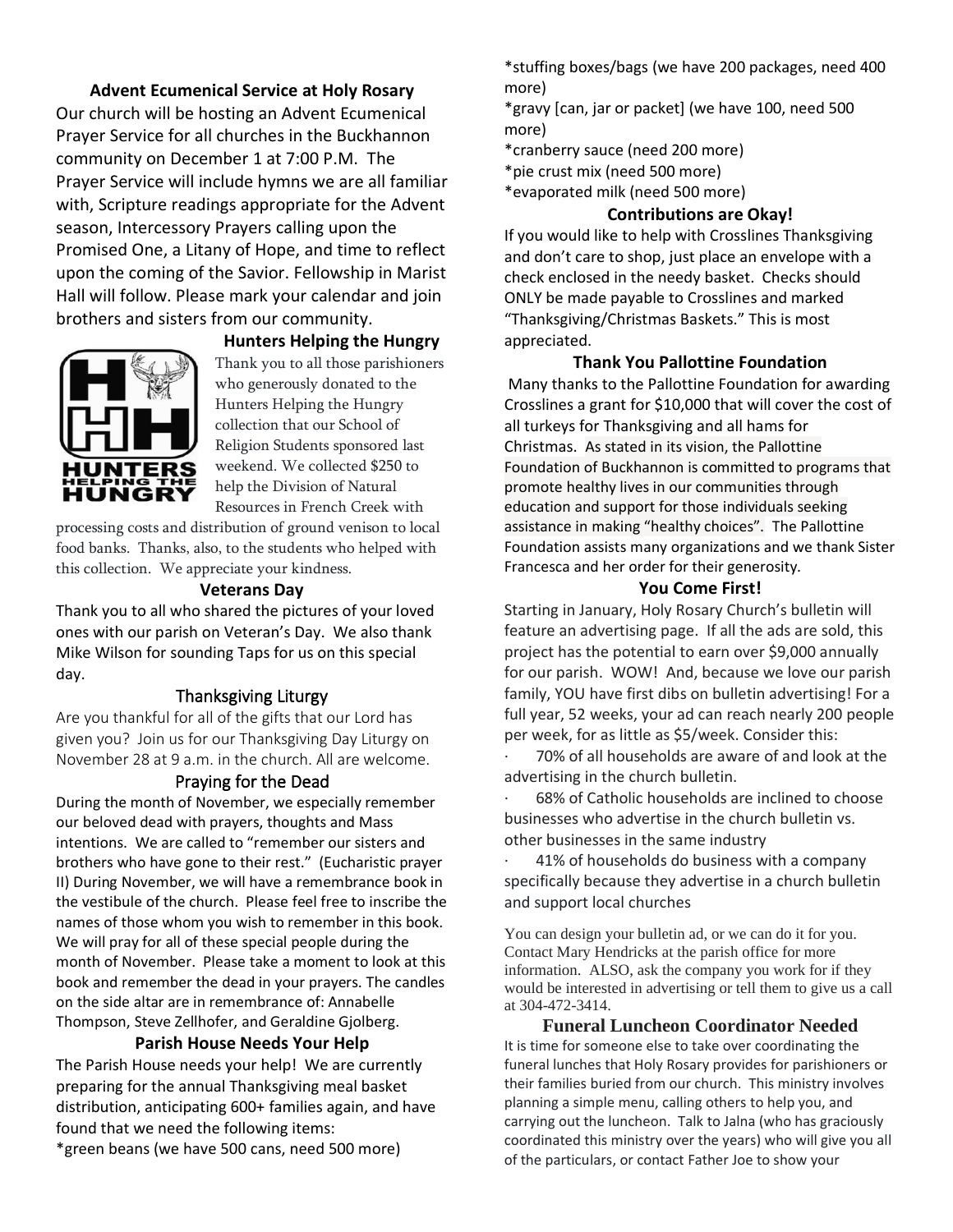interest. This is a loving ministry that really brings comfort to a family. Please consider this worthy ministry.



*Holy Rosary Parishioners attended the Women Bearing Gifts Retreat last weekend.*

#### **Men's Group News**

The Holy Rosary Men's Group continues to meet each Saturday morning at 9 a.m. in Marist Hall. The group decided to read Mere Christianity by CS Lewis. Nine books have been ordered and the cost is \$14.50 each.

#### **SoulCore**

During the months of November and December, the SoulCore class will be collecting food for Crosslines. Each class will have different foods to bring. You do not need to bring any food to participate in class. And, if you just want to donate some food without attending class, there will be a labeled box set up in the hall.

The next SoulCore class will be held on 11/19/19 at 6:30 p.m. and the foods to bring for that class: macaroni and cheese, canned fruit, called tomatoes, canned tuna.

#### **Lector Schedules**

Lector Schedules for December and January are ready to be picked up for: Mary Blake, Joe Broslawski, Iris Carillo, Virginia Carmona, Andrea Ellis, Shanna Ericsson, Maria Gjolberg, Skip Gjolberg, Jessie Disbrow, Linda Hicks, Jalna Jones, Sandy Kraynok, Pat Marsh, Sister Francesca, John Waltz, Mike Wilson, and Colleen Hoover.

### Prayer Shawl Ministry

The Prayer Shawl Group meets on the first and third Wednesday at 9 a.m. at the home of P.T. Garton. Their next meeting will be on November 20th. P.T.'s address is: 49 Meade St. See you there!

#### **Last Week's Collection**

Envelopes: \$2,165.00 Building fund: \$40.00 Loose: \$44.00



#### **Save the Date**

This year's Christmas Dinner for the parish is on Sunday, December 8, starting at 5:30 p.m. with a covered dish. Don't tell anyone, but we have SPECIAL surprises, just for you and your whole family. Mark your calendar for December 8, and start thinking about the salad, veggie, or dessert you're going to make!

## **School of Religion Schedule**

*FOCUS ON "SAINTS ARE OUR SUPER HEROES* Sunday, Nov. 17: classes 10:15 - 11:15 **Sunday, Nov. 24: classes 10:15 - 11:15 – Students bring up the gifts**

## **Photo Permission Forms**

Now that our parish is posting on social media, do we have permission to post pictures of your child? Please sign the photo permission form, if we can use his/her picture on Facebook. Return the form in the collection basket or to the School of Religion classes.

#### **St. Joseph Sunday Missals**

The 2020 St. Joseph Sunday Missals are available for purchase in Marist Hall. The cost is \$3.50, and you may place your payment in the manila envelope provided by the missals.

**Celebrate With your Parish Family!**

|             | <b>Now accepting November celebrations!</b> |                    |
|-------------|---------------------------------------------|--------------------|
| November 8  | <b>Carroll Westfall</b>                     | Wedding            |
| November 9  | <b>Kristen Sayre</b>                        | <b>Anniversari</b> |
| November 10 | <b>Patty Sayre</b>                          | es                 |
| November 16 | <b>Amelia Derico</b>                        | Libby and          |
| November 17 | <b>Ed Poach</b>                             | <b>Charles</b>     |
| November 17 | <b>Mary Kriner</b>                          | Anderegg-          |
| November 19 | John Kriner                                 | <b>Nov. 21</b>     |
| November 19 | <b>Greg Jasinto</b>                         |                    |
| November 20 | <b>Reese Allbright</b>                      |                    |
| November 24 | <b>Sarah Ziems</b>                          |                    |
| November 25 | <b>Mary Derico</b>                          |                    |

#### **Cookies for Active Duty Personnel**

This Christmas, the Knights of Columbus will again be sending packages of cookies to active duty military personnel. We need correct, full addresses for any service members you know who are serving stateside or deployed overseas. We also need donations of cookies, brownies, fudge, etc. to enclose in the packages. We will be collecting names through December 8th and baked goods the weekend of December 7 and 8. Thank you for your kind support. If you have any questions, please contact Mike Ashley or Mike Gasper.

## **Amelia Derico to Celebrate 95th Birthday** Amelia's family invites her Holy Rosary Church friends to join them in celebrating her 95<sup>th</sup>birthday at a luncheon on Saturday, November 30. The celebration will be held at the 88 Restaurant and Lounge (the Green Room located

upstairs) at the Bicentennial Inn, 88 E. Main Street in Buckhannon. Lunch will be served at noon. If you would like to attend, please RSVP NO LATER THAN MONDAY, NOVEMBER 18, AND INDICATE THE NUMBER OF PEOPLE ATTENDING. Patty Sayre: 304-472-7339 (H), 681-495- 7081 (cell), or [psayre@frontier.com](mailto:psayre@frontier.com). No gifts please, but cards would be very welcome and appreciated. Amelia's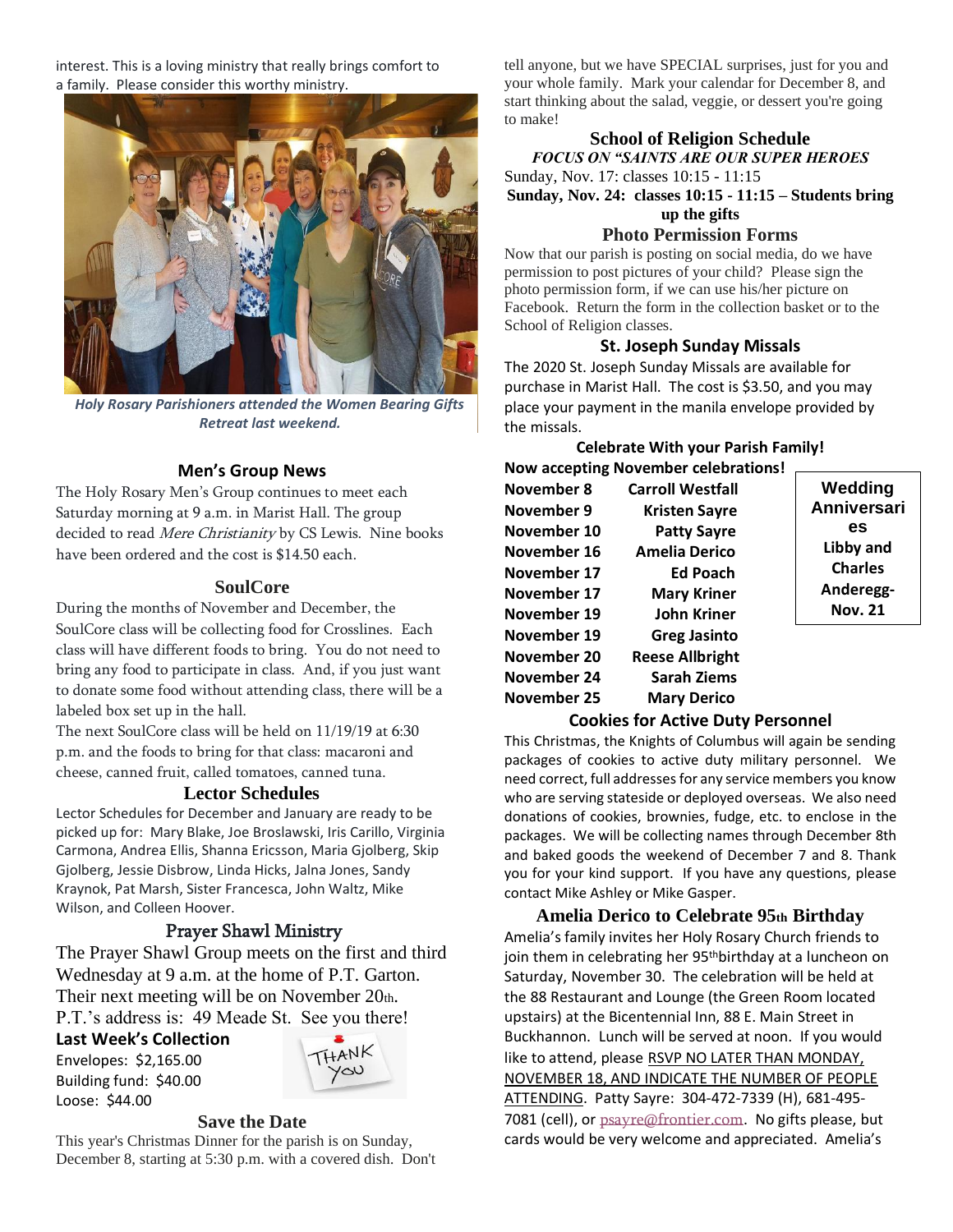address is 955 Derico Road, Buckhannon, WV 26201, and her actual birthday is November 16.

## **Women's Group Invitation**

Well, it sure got cold fast! BUT, we found a story that will warm your heart. In January, the women of Holy Rosary are invited to learn about the Book of Ruth from the Old Testament. We will meet at 6pm in Marist Hall for four Thursday nights: January 30, February 6, February 13, and February 20. You'll have one hour of sacred time to feed your soul and make lasting friendships with the women you see every Sunday. The book we'll use is: Ruth: Loyal & Blessed: A 4-Week Bible Study on the Book of Ruth. It's \$8 on Amazon.com. Ask Santa to put it in your Christmas stocking!

#### **Keep Christ in Christmas**

The Knights of Columbus are again offering parishioners the opportunity to "Keep Christ in Christmas" by sending Christmas cards with a religious message. The Knights of Columbus will be taking orders for a variety of religious Christmas cards on the weekend of November 16-17, so they will be available before Thanksgiving. New designs are being offered along with ornaments, car magnets, and other items.

## **Dinner and a Movie**

The King of Mercy, Jesus Christ, appeared to Faustine Kowalska in 1931 and asked her to paint his image and share this message: "Jesus, I trust in You." A docudrama about this gripping story, "Faustina: Love and Mercy," is showing at the Cinemark theater in Bridgeport. We have obtained 12 tickets to the movie and are planning a "Dinner and Movie" date on Monday, December 2. We will meet at the Outback Restaurant at 5 p.m. and attend the movie at 7 p.m. ONLY 12 TICKETS! Contact Mary Hendricks by Facebook message or email [Mash111@aol.com](mailto:Mash111@aol.com) to reserve.

## **Support the Catholic Campaign for Human Development**

CCHD is an anti-poverty program of the bishops of the United States. CCHD funds organizations nation-wide, including in West Virginia! Each organization goes through a rigorous application process, and must fulfill certain requirements to be considered for a CCHD grant. On **November 24th**, Catholics nation-wide will contribute to the CCHD Annual Collection. Funds from this collection are used to award grants for organizations that are working to break the cycle of poverty. **Will YOU support CCHD this year?** [www.PovertyUSA.org/Stories](http://www.povertyusa.org/Stories)

## **Reporting Child Sexual Abuse**

To report an incidence of suspected child sexual abuse, please contact your local law enforcement agency, or you may confidentially contact WV Child Protective Services at 800.352.6513. To report suspected cases of sexual abuse by personnel of the Diocese of Wheeling-Charleston to the

Diocese, please contact the Diocese at 888.434.6237 or 304.233.0880.

|            | Altar<br><b>Servers</b>                  | Extraordinary<br><b>Ministers</b>                               | <b>Lectors</b>                                 | <b>Greeters</b>                                                |
|------------|------------------------------------------|-----------------------------------------------------------------|------------------------------------------------|----------------------------------------------------------------|
| Nov.<br>16 | Garrett,<br><b>Tucker</b>                | A.Conolley                                                      | John Weber<br>Rachael Weber                    | Laurie Adams<br>Mary<br><b>Hendricks</b>                       |
| Nov.<br>17 | MacKenzi,<br>Kennedi                     | D.Sandreth, R.<br>Manspeaker,<br>A. Williams.<br>J.Walsh        | Shanna<br>Erickson<br>Jessie Disbrow           | Carroll<br>Westfall,<br><b>Frank Gerard</b>                    |
| Nov.<br>23 | Samuel,<br>Harrison,<br>Gail             | J. Kriner                                                       | Sister<br>Francesca,<br>Sandy Kraynok          | Jerry &<br><b>Cherly Moore</b>                                 |
| Nov.       | Vincent,<br><b>PA</b> yers, Please!<br>. | M.Gasper,<br>A.Williams, D.<br>Poach, J.<br>$\lambda$ $\lambda$ | Joe<br>Broslawsky,<br>Virginia<br>$\mathbf{r}$ | J. Anderegg,<br><b>D.Cortes</b><br>$\mathbf{1}$ m $\mathbf{1}$ |

Bertha Small, Kate Deasy, Rosenagy Austin, Pail Halligan, Ra<mark>ndy Trent,</mark>

Macyah Riley, Karen Trent, Jack Call, Joe Morton, Matthew Linger, David Vincent, Seth Poling, Cathy Lipscomb, Hugh Hensil, Charity Manspeaker, Barbara Elmore, Freddy Caimotto, James Barton, Mike Cerullo, Darell Hyre, Diane Hyre, Bill Fahey, Lorene Hardman, Freda Cawthon, Vicki Dibble, Gerogetta Sears, Rue Thompson, Eric Harkness, Pat Daigneault, Duane Lohr, Jeff Ball, Linda Hicks, Jane Baxter, Shaelyn Posey, Bill Baxa

## *Please pray for all men and women serving in the military***.**

**Please pray for our homebound**: Gene and Mary Stump, Denna Bayless, Anna Stalnaker, Ron Frye, Gerald Hackney**,** Rocena Asbury, John Sneberger, Bob Jeran, Lorraine McLean, James McCartney, Nancy Beverlin, Shirley Linger, Rosie Ketterman, Shirley Helmick, William McLean, Lorene Hardman, Anna Powell, Barbara Elmore, Gerry Stankus, Anna Powell

## **Eucharistic Liturgies Saturday, Nov. 16** 7 p.m. – Charles Sandreth (Holy Rosary) **Sunday, Nov. 17** 9 a.m. – Parishioners (Holy Rosary) **Monday, Nov. 18** 7:30 a.m– Elizabeth Lanham (Hospital) **Tuesday, Nov. 19** 7:30 a.m. – Freda Cawthon (Hospital) **Wednesday, Nov. 20** 6 p.m. Adoration 7 p.m. – Mary & Howard Cusick Family (Holy Rosary) **Thursday, Nov. 21** 7:30 a.m. – Virginia Ricottilli Rydzak (Hospital) **Friday, Nov. 22** 7:30 a.m. – The Pallottines (Hospital) **Saturday, Nov. 23** 7 p.m. – Parishioners **(**Holy Rosary) **Sunday, Nov. 24** 9 a.m. – Bill Baxa (Holy Rosary)